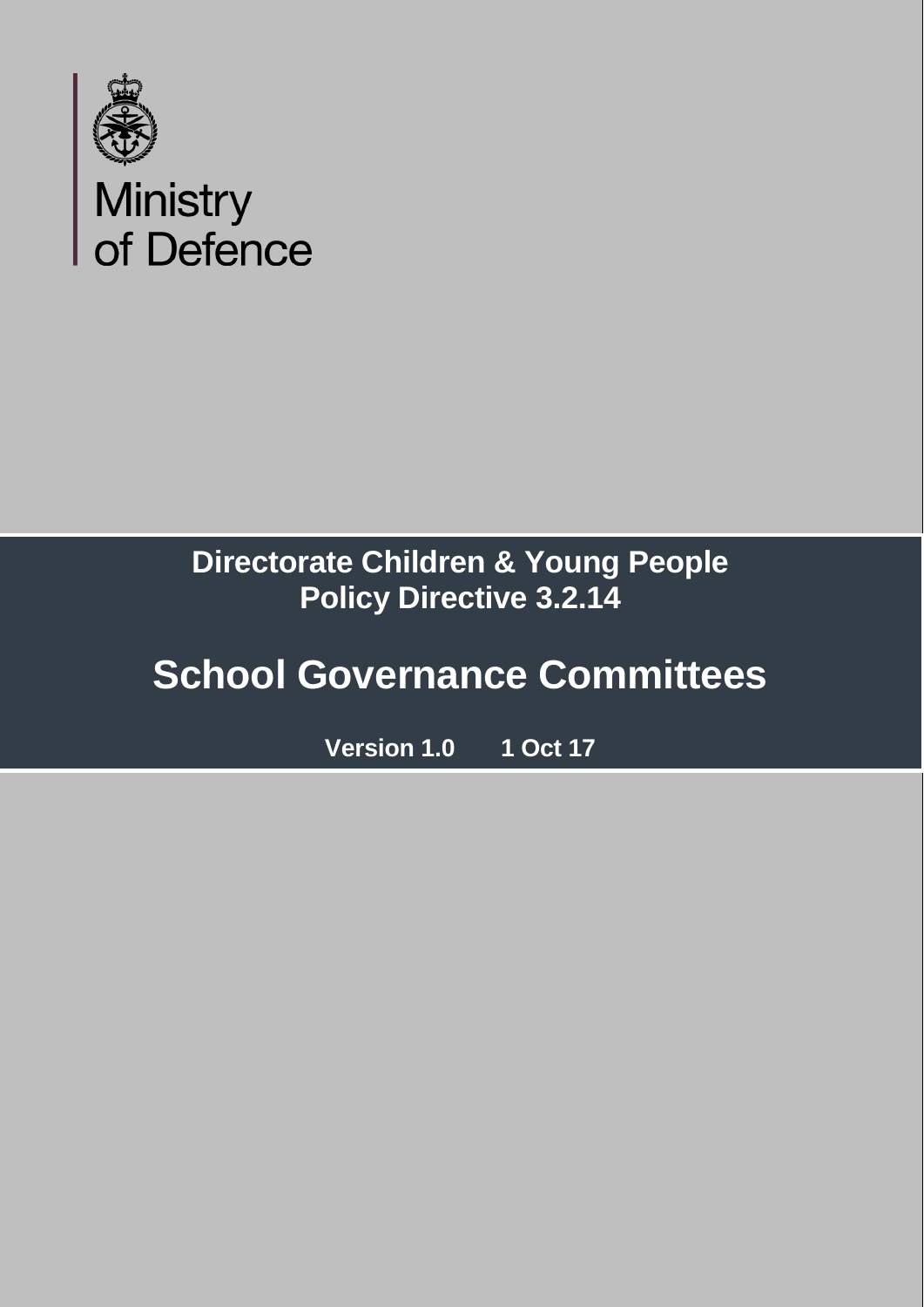### <span id="page-1-0"></span>**Preface**

#### <span id="page-1-1"></span>**Authorisation**

1. This DCYP Policy Directive has been authorised for use by the Director, Children & Young People.

#### <span id="page-1-2"></span>**Coherence with other Policy and Guidance**

2. Where applicable, this document contains links to other relevant policies (including JSPs and Other Government Departments), as listed below

| <b>Related Policy and/or</b><br><b>Documents</b> | <b>Title</b>                                 |
|--------------------------------------------------|----------------------------------------------|
| DCYP Policy Directive 3.2.8                      | MOD Schools Complaints Procedure V2.0 Jan 17 |
| DCYP Policy Directive 3.2.9                      | MOD Schools Exclusions Policy V2.0 Jan 17    |
|                                                  |                                              |
|                                                  |                                              |
|                                                  |                                              |
|                                                  |                                              |
|                                                  |                                              |
|                                                  |                                              |

#### <span id="page-1-3"></span>**Further Advice and Feedback - Contacts**

3. The owner of this DCYP Policy Directive is the Senior Principal Educator, MOD Schools. For further information on any aspect of this guide, or questions not answered within the subsequent sections, or to provide feedback on the content, contact:

| <b>Job Title/E-mail</b>       | <b>Project focus</b> | <b>Phone</b> |
|-------------------------------|----------------------|--------------|
| <b>Brenda Titley</b>          |                      |              |
| Brenda. Titley@modschools.org |                      |              |

i

#### <span id="page-1-4"></span>**Review Date**

4. This Policy Directive will be reviewed in Jul 2019.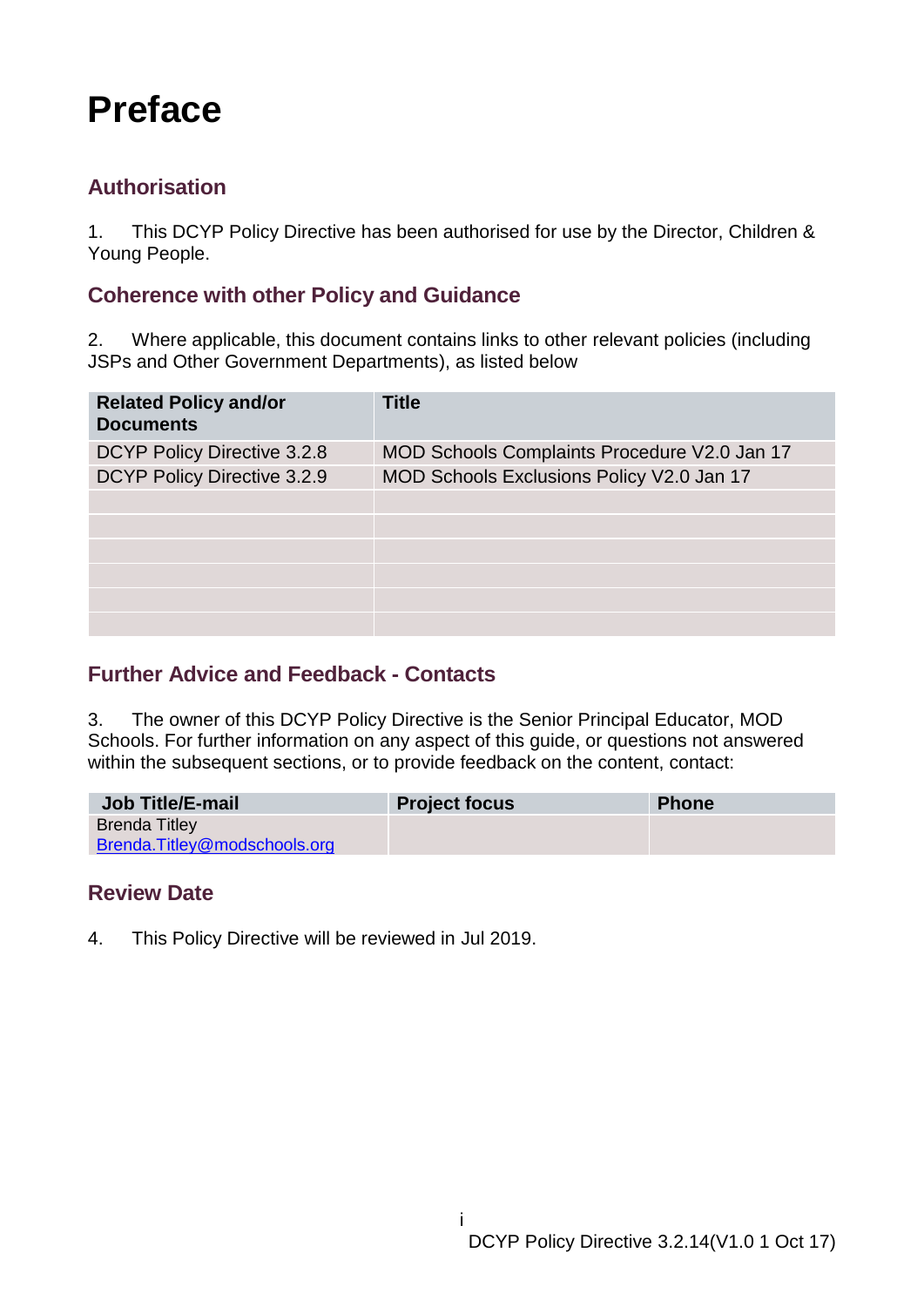## <span id="page-2-0"></span>**Contents**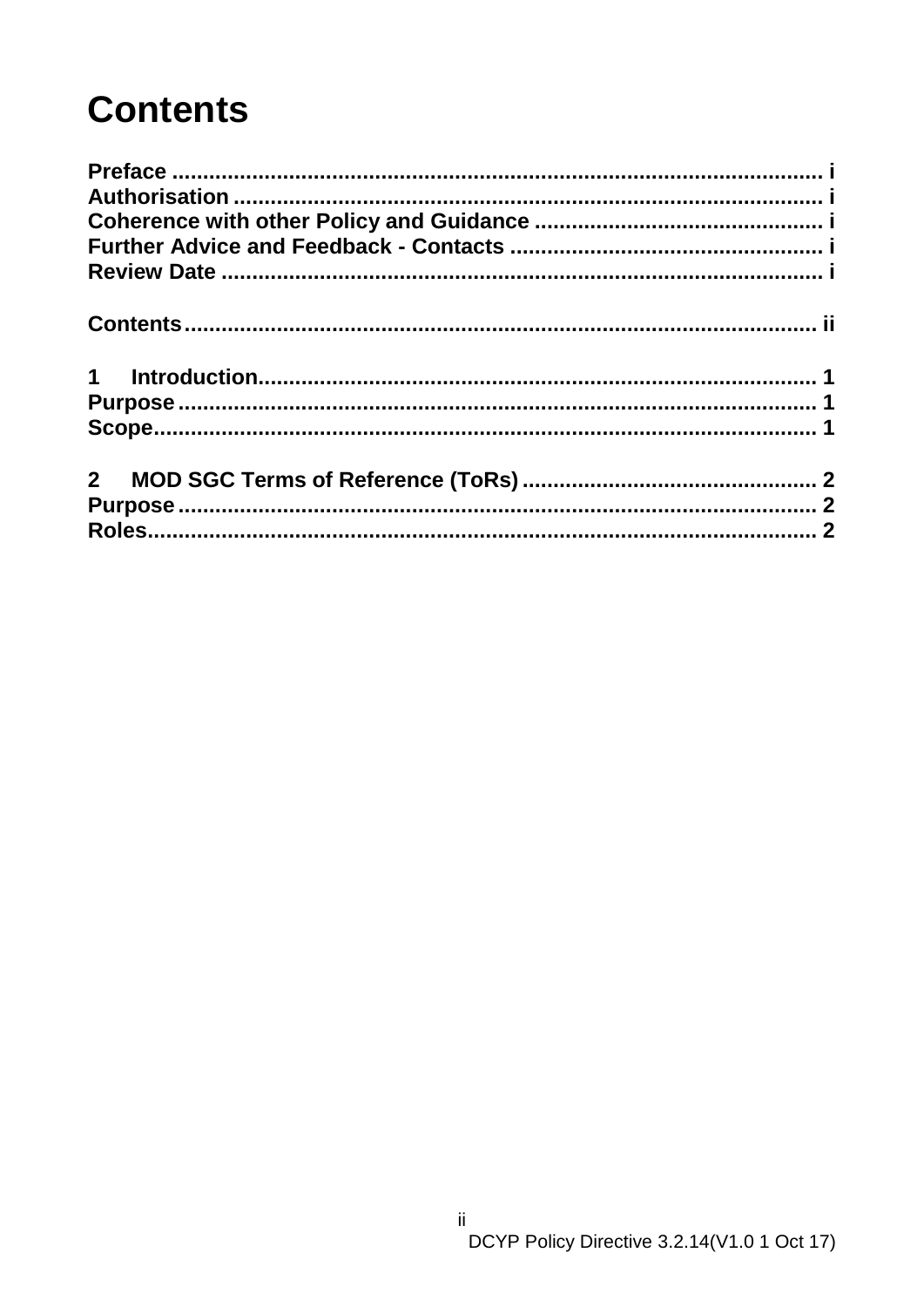# <span id="page-3-0"></span>**1 Introduction**

#### <span id="page-3-1"></span>**Purpose**

5. The purpose of this directive is to define the structure and Terms of Reference (ToRs) for MOD School Governance Committees (SGCs).

6. MOD SGCs do not have the statutory responsibilities or full delegations held by a Governing Body in England. These responsibilities lie with MOD Schools acting as the Appropriate Authority. For example, SGCs will be **not** be judged by Ofsted on the same criteria as governing bodies in England. The MOD Schools/Ofsted Protocol directs that HMI will make judgements on the effectiveness of the SGC using the TORs articulated in this directive.

#### <span id="page-3-2"></span>**Scope**

This directive applies to MOD SGCs only.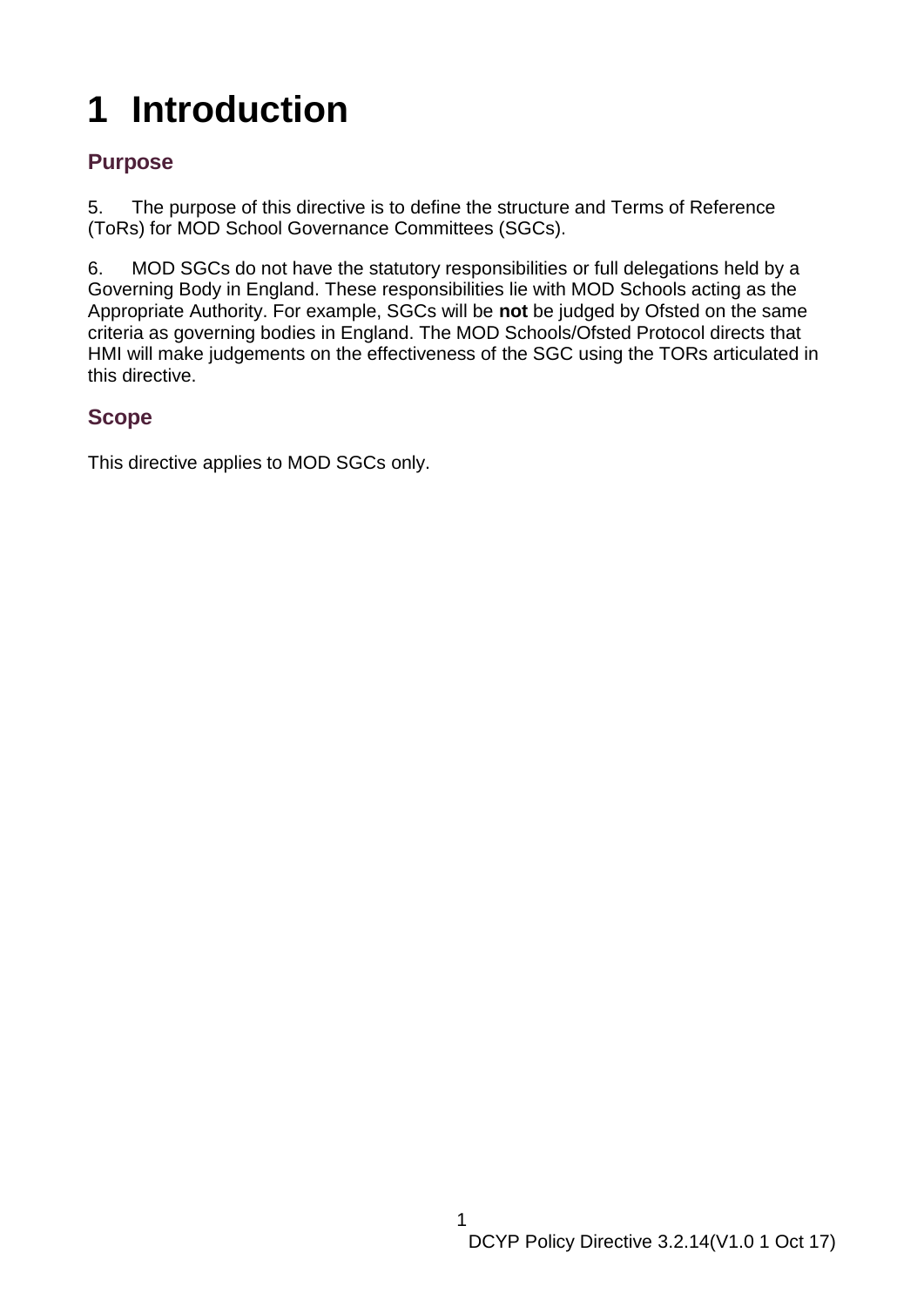## <span id="page-4-0"></span>**2 MOD SGC Terms of Reference (ToRs)**

#### <span id="page-4-1"></span>**Purpose**

7. The SGC has a critical role in ensuring positive outcomes for pupils in school by working closely with the senior leadership team (SLT) in agreeing priorities for improvement, ensuring accountability, and monitoring and evaluating school performance. The SGC acts in the best interests of all pupils in the school, focussed by the question, '**What difference will this make to the pupils in the school?'**

#### <span id="page-4-2"></span>**Roles**

8. The SGC may involve itself in a range of matters consistent with the aim of improving educational provision and outcomes for pupils and families. The head teacher retains responsibility for internal management and for the school's delegated budget. The SGC has the following key roles:

a. **Providing a strategic view.** The SGC contributes to the setting up and review of the school's operational framework, focussing on raising standards of achievement, establishing high expectations and promoting effective teaching and learning;

b. **Acting as critical friend.** The SGC supports the head teacher and staff through provision of advice, guidance, information and constructive challenge;

c. **Ensuring accountability.** The SGC holds the school to account on its performance and management.

#### **Responsibilities**

9. The SGC is responsible for:

a. Working closely with leaders to communicate the vision, ethos and strategic direction of the school and developing a culture of ambition; providing a channel of communication between school, parents and community and promoting improvements to this communication;

b. Working with senior leaders to ensure that safeguarding procedures are robust and that the school provides a safe and healthy environment for pupils and staff;

c. Providing a balance of challenge and support to leaders to deliver continuous improvement;

d. Understanding the management of school finances and how this supports the needs of pupils, including those with SEND, and vulnerable children.

e. Understanding the role of performance management for teachers in supporting objective setting and delivering priorities outlined in the School Improvement Plan;

f. Understanding the impact of teaching, learning and assessment on the progress of pupils throughout the school;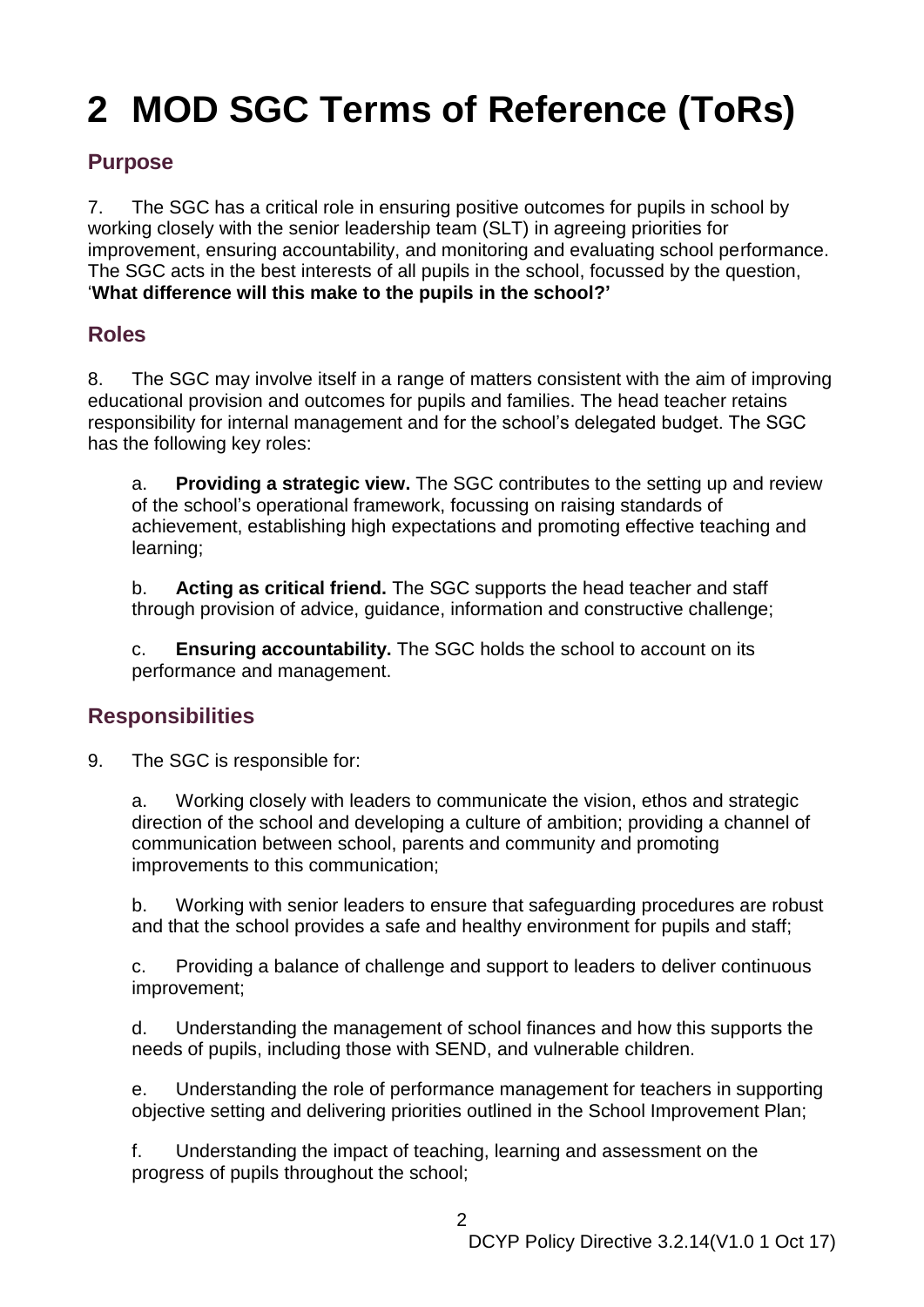g. Ensuring that assessment information provided to governors is sufficient and accurate for measuring outcomes for pupils.

h. Specific SGC members will contribute to the hearing of complaint or exclusion appeals as detailed in the MOD Schools Complaints and Exclusions policies.

10. The SGC Chair is responsible for:

a. Supporting the performance management of the head teacher alongside the School Improvement Partner (SIP).

11. The SGC Clerk is responsible for:

a. Liaising with the Chair and head teacher to determine the agenda for SGC meetings;

b. Issuing a calling notice for each meeting confirming date, time and venue;

c. Ensuring accommodation is booked where required;

d. Distributing the agenda and associated papers, including the head teacher's report to ensure receipt at least 10 working days prior to meeting;

e. Taking minutes of all SGC meetings, submitting draft minutes to the Chair for approval within 10 working days of meeting and distributing minutes to all SGC members, DCYP (via DCYP group mailbox/MOSS), Senior Inspector Adviser and additional individuals determined by the SGC;

f. Maintaining an archive of the agenda, reports and minutes of previous SGC meetings.

#### **Composition**

12. A successful SGC will draw on a range of expertise to accomplish its aims. It is therefore important that numbers are optimised for collaborative working and decision making. The composition of the SGC should be reviewed annually and with the agreement of the Chair individuals may attend as observers or contributors. It is recommended that membership includes:

a. The Chair is nominated by the local Garrison Commander. The choice of nominee should also take account of the Chair's ability to further the interests of the school and its community and to take forward, where relevant, the decisions of the SGC. The Chair should be in a position to attend meetings and to fulfil the responsibilities associated with the position. It would be an advantage for the Chair to have first-hand knowledge as a parent of a child in the school or attending a school in the UK;

b. The Vice-Chair is selected from and by the membership of the SGC. The Vice-Chair should be in a position to chair the meetings if the Chair is absent. It would be an advantage for the Vice-Chair to be in a non-deployable position;

c. The Clerk should be selected by the Chair and does not need to be a member of the SGC;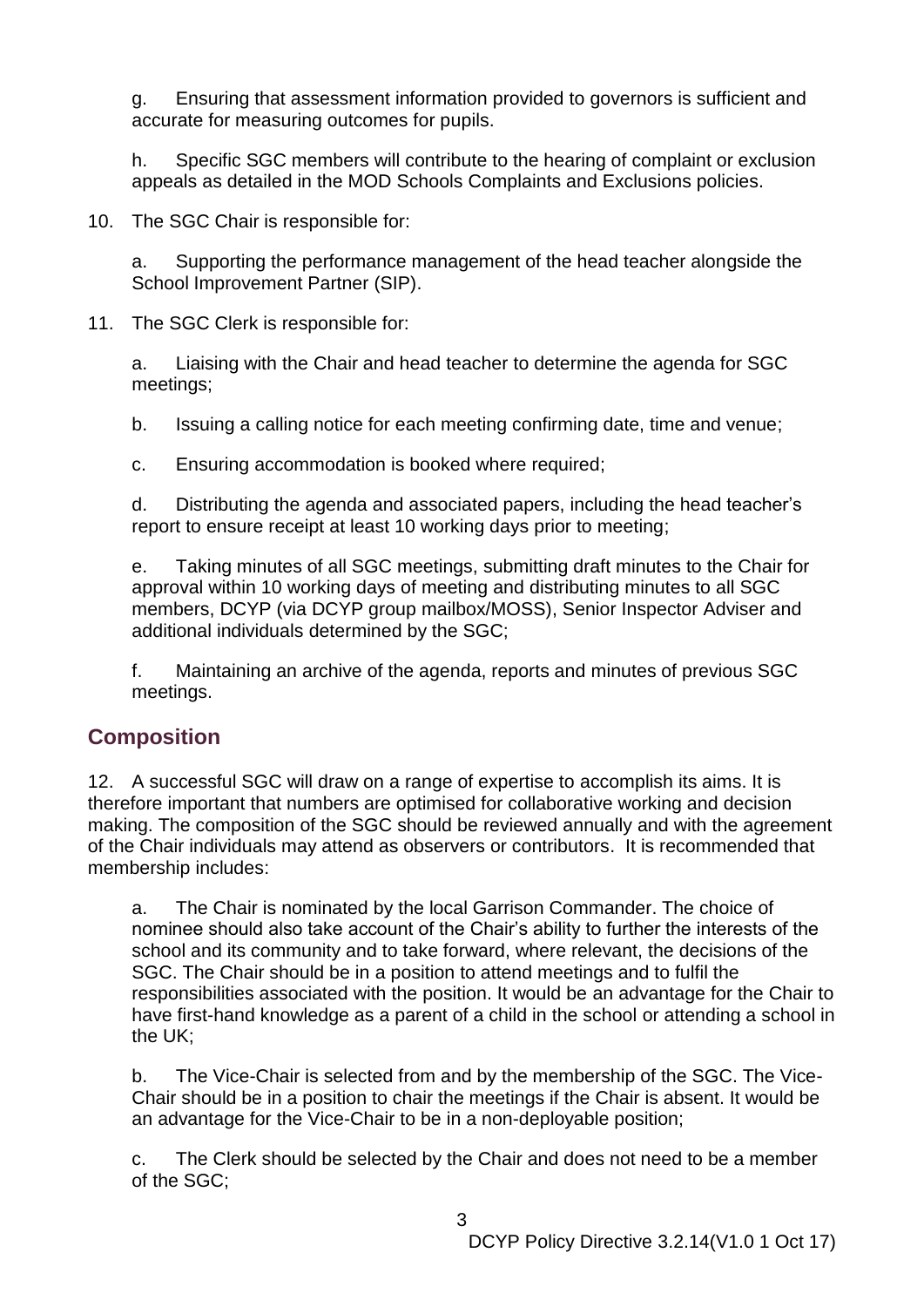d. The head teacher as an ex officio member or deputy head teacher in lieu;

e. A Safeguarding Governor, selected by the Chair, with specific duties to maintain oversight of the School's Safeguarding policy and practice;

f. A single elected representative of all teaching staff;

g. A single elected representative of all support staff;

h. Where a school is responsible for an associated Foundation Stage 1(FS1) setting – a single elected representative of FS1 staff can be included;

i. A minimum of three parent representatives (including FS1 parents). Elections for parent representatives should be held where the number of nominations exceeds the number of vacancies;

j. Community representatives (Unit Welfare Officer, Padre, AFF). The SGC may determine that a higher number of unit representatives is required;

k. An MOD Schools representative from HQ DCYP is entitled to attend.

#### **Training**

13. Training for SGC members in their roles and responsibilities is currently provided by the School Improvement Partner linked to the school, and where the SIP is unavailable, by another trained member of MOD Schools. Training can be arranged on request.

14. Specific safeguarding training for the Safeguarding Governor role is required and should be arranged as above.

#### **Sub-Committees**

15. Each SGC will have a Finance Sub-Committee, with responsibility for monitoring, alongside the head teacher, how the school's finances are used to support priorities and outcomes for pupils. It is important to note that head teachers in MOD schools do not have the same budget delegations as head teachers in England.

16. The SGC should establish a sub-committee when required to consider appeals from parents. This sub-committee will include two SGC members and the Senior Principal MOD Schools. The sub-committee will normally include the chair or vice-chair of the SGC, who will chair the meeting. No members of the sub-committee should have any prior involvement in the case. Staff members at the school may not serve on the complaints sub-committee. Further guidance can be found in the Complaints Procedure for MOD Schools.

17. An Exclusion Review Panel (ERP) will be convened as and when required, to address a parental representation following a fixed term or permanent exclusion. The membership and remit of an ERP is outlined in the MOD exclusions policy and includes one member of the SGC, either the chair or a member nominated by the chair.

18. The SGC may determine that other sub-committees should be established for specific purposes. In such cases, the SGC must determine the membership and terms of reference of the sub-committee. The sub-committee must have a chair, appointed by the